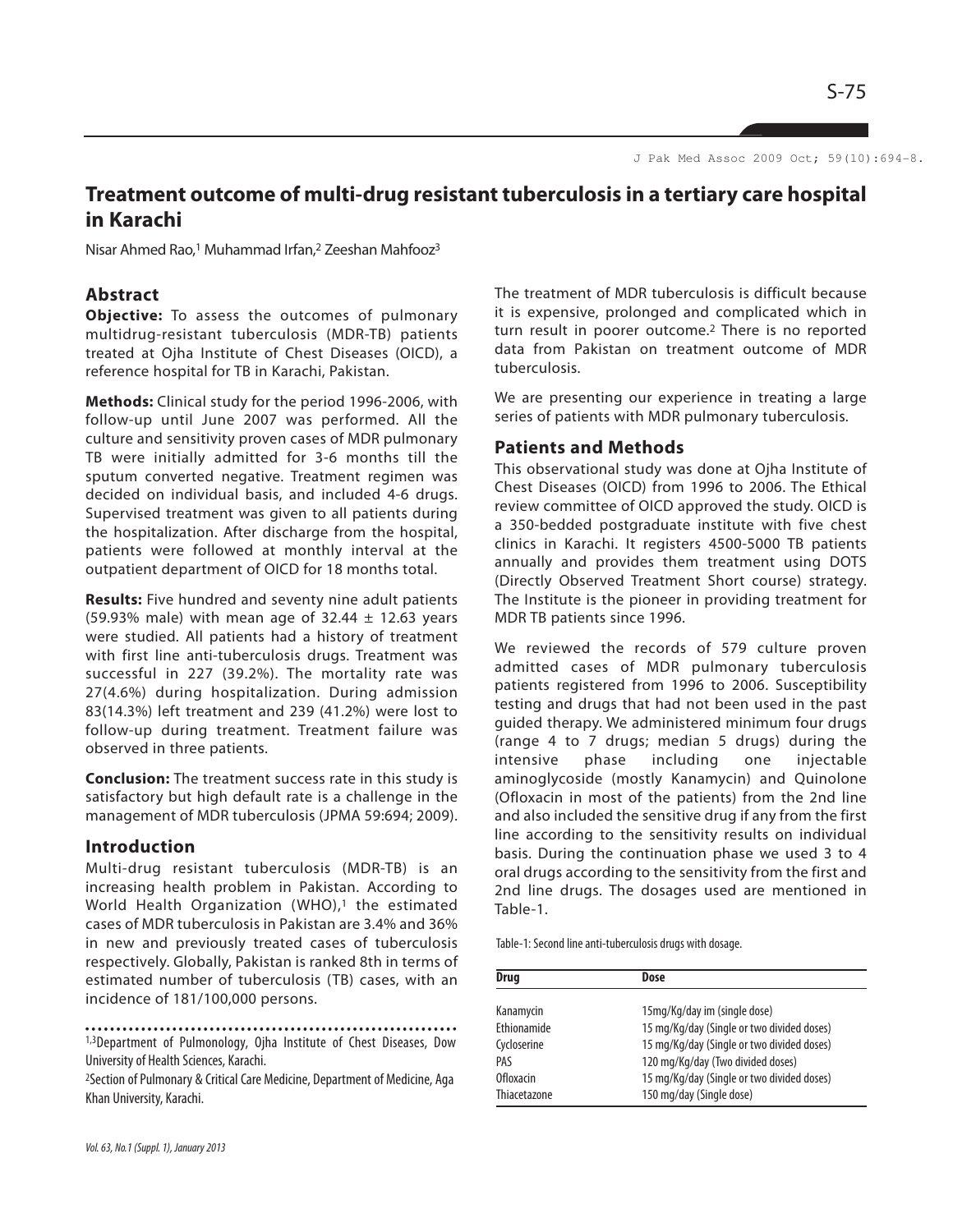During hospitalization the sputum for AFB (Acid Fast Bacilli) smear were done monthly. AFB cultures were done every three months. Patients remained in the hospital until the sputum smear became negative. Supervised treatment was given to all patients during hospitalization. Every possible effort was made to continue therapy in patients who developed adverse drug reactions. Appropriate measures were taken to combat side effects.

After a period of initial hospitalization, patients were discharged with one month of medications and advised to report to MDR clinic within one month. They were followed in outpatient clinic monthly. Drugs for one month were pre-packed and handed over to the patient. The patients were evaluated for clinical, microbiological and radiological response regularly. They were also evaluated for side effects of the medications. Patients were followed by sputum microscopy (three specimens) every three-months and treatment continued for a total of eighteen months. At the end of treatment, patients were asked for follow up at 3, 6 and 12 months or any other time if they developed respiratory symptoms suggestive of tuberculosis that did not resolve in three weeks with treatment or referred from their general practitioner.

The MDR TB treatment outcome definitions were used as follows:

**Successful outcome:** Patient who completed treatment and consistently had negative smear (Performed every three months in continuation phase).

**Treatment default:** Patients who did not receive treatment for > 2 consecutive months were defined as having defaulted treatment.

**Treatment failure:** Patients whose smear was positive

at the end of six month or whose  $\geq 2$  smears were positive during final 12 months.

**Death:** Patients who died due to any cause during treatment.

**LAMA (left against medical advice):** Patients who left hospital against medical advice during initial hospitalization phase.

The definition of successful treatment in this study not in line with the WHO recommended definition which recommends culture results as gold standard.<sup>3</sup> The limitation was non-availability of large-scale culture facility.

SPSS version 14 was used to analyze the data. The results are presented as mean with standard deviation.

#### **Results**

A total of five hundred and seventy-nine patients with MDR pulmonary Tuberculosis were registered. Three hundred and forty seven (59.93%) were male and 347 (40.07%) were female; their mean age was 32.44  $\pm$ 12.63 (range 15-78 years). Twelve percent of the patients had unilateral disease while remaining had bilateral extensive fibrocavitary disease. In all patients there was history of multiple courses of ATT intake including the full course of category 2 regimen. The comprehensive detail of previous treatment was not available in most of the patients.

On initial sensitivity report 326 (56.5%) of patients were resistant to all 5 first line drugs. The median number of drugs received was 5 (range 4 to 7). The median duration of hospital stay was 3.8 months. The total duration of treatment was 18 months.

### **Response to Treatment:**

Successful outcome was seen in two hundred and

|  | Table-2: Treatment outcome analysis based on regimen. |
|--|-------------------------------------------------------|
|  |                                                       |

| <b>Regimen/No of patients</b> | <b>Successful outcome</b> | <b>Default</b> | LAMA         | <b>Death</b> | <b>Treatment Failure</b> |
|-------------------------------|---------------------------|----------------|--------------|--------------|--------------------------|
| KEthOfCtz/49                  | 14 (28.5%)                | 19 (38.7%)     | 12 (24.4%)   | $03(6.1\%)$  | Nil                      |
| KEthOfCtzC /53                | 23 (43.39%)               | $16(30.1\%)$   | 10 (1.88%)   | 04 (7.54%)   | Nil                      |
| KEthOfCtzC /09                | 04 (44.44%)               | 03 (33.33%)    | Nil          | 02 (22.22%)  | Nil                      |
| KEthOfCP/70                   | 35 (50%)                  | 31 (44.28%)    | 01(1.42%)    | 03 (4.28%)   | Nil                      |
| KEthOfP /62                   | 15 (24.19%)               | 42 (67.74%)    | 01(1.61%)    | 04 (6.45%)   | Nil                      |
| KEthEZOf/101                  | 43 (42.57%)               | 24 (23.76%)    | 29 (28.71%)  | 05 (4.95%)   | $01(0.99\%)$             |
| KOfEthZP/15                   | 08 (53.33%)               | 06 (40%)       | Nil          | $01(6.66\%)$ | Nil                      |
| KEthCtzOfP/27                 | 12 (44.44%)               | 13 (48.14%)    | $01(3.70\%)$ | $01(3.70\%)$ | Nil                      |
| Others/193                    | 73 (37.82%)               | 84 (43.52%)    | 29 (15.02%)  | 05(2.59%)    | 02(1.03%)                |
| Total                         | 227                       | 238            | 83           | 28           | 03                       |

K: Kanamycin, Eth: Ethionamide, Ofl: Ofloxacin, C: Cycloserine, P: ParaAminosalicylic Acid, E: Ethambutol, Z: Pyrazinamide, Ctz: Combination of INH (Isonicotinic acid hydrazide) and Thiacetazone, Others: Regimen not fitting in any of the above, LAMA: leave against medical advice.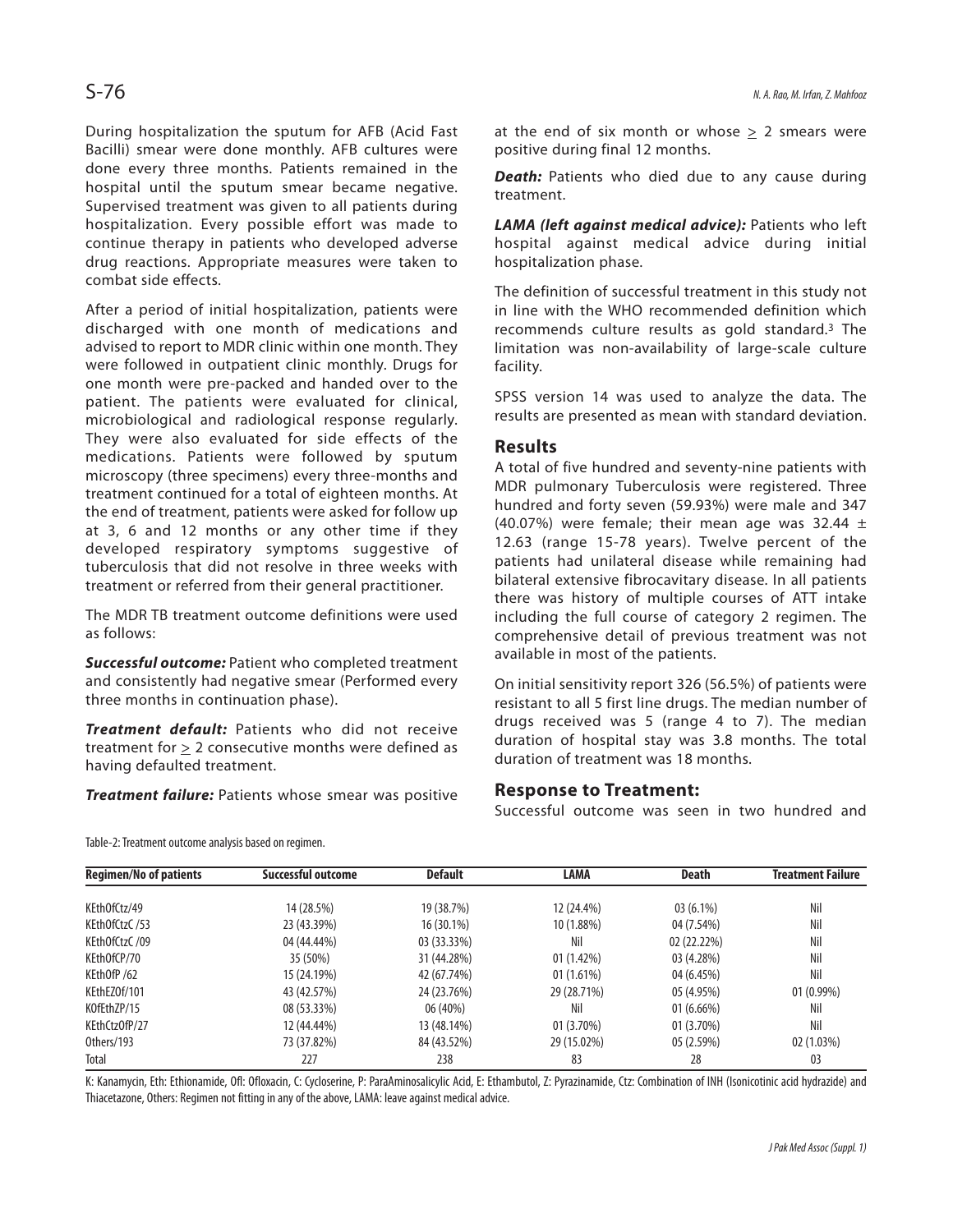Table-3: Discontinuation of ATT due to adverse effects.

| <b>Drug</b>  | No. Discontinued/total<br>received (%) | <b>Reason for discontinuation</b><br>(no. of patients) |
|--------------|----------------------------------------|--------------------------------------------------------|
| Cycloserine  | 16/194 (8.24%)                         | Homicidal attempt (1),                                 |
|              |                                        | Psychosis, aggressive                                  |
|              |                                        | behaviour, suicide attempt (1)                         |
| Kanamycin    | 07/623(1.12%)                          | Deafness                                               |
| Ethionamide  | 01/497 (0.20%)                         | Severe vomiting                                        |
| PAS          | 04/249 (1.60%)                         | Hypothyroidism with goiter,                            |
|              |                                        | <b>Hepatitis</b>                                       |
| Thiacetazone | 3/252 (1.19%)                          | Abdominal pain                                         |

twenty seven patients i.e. 227/579 (39.20%). Eightythree patients (14.33%) left hospital against medical advice (LAMA) during initial hospitalization, 239 (41.27%) defaulted after discharge, 27 (04.66%) expired due to tuberculosis, while three patients (0.51%) remained positive at the end of one year. Attempts were made to contact patients by phone. However, either their phone number was incorrect or the patient deliberately did not attend the call. Due to nonavailability of physical facilities for follow up of defaulted patients, the defaulters could not be traced. All patients (except three) i.e. 466/579 (80.48%) were smear negative at the time of discharge from hospital.

#### **Microbiological Response to Treatment:**

Most of the patients 416/579 (71.84%) converted to smear negative at three month, 111 (19.17%) at 04 months while 49 patients (08.46%) took up to six months to convert. Three patients were smear positive at the end of one year so they were labeled as treatment failure.

In Table-2 detailed outcome analysis of different regimens is given. The most successful regimens in patients resistant to all five first line drugs were kanamycin, ethionamide, ofloxacin, cycloserine and para-aminosalicylic acid (KEthOfCP) and kanamycin, ethionamide, ofloxacin, pyrazinamide and paraaminosalicylic acid (KEthOfZP) with 50% & 53% successful outcome respectively. In the first group, total number of patients was small. "Other" regimen consisted of multiple regimens of first and second line drugs according to individualized initial culture report.

Two hundred and thirty nine patients defaulted in the study. They defaulted during the follow up period. Fifty-three patients (21.33%) defaulted within two to three months of discharge, 108 patients (45.18%) defaulted during month 7-12 (Of treatment) while 80 patients (33.47%) defaulted during month 13-18.

#### **Side effects:**

During hospital stay, eighty-eight patients (15.19%) developed side effects due to medications. They were managed accordingly but in thirty-one patients (5.35%) one or more antituberculosis drug was discontinued (Table-3). Among the minor side effects the most common were Gastro-intestinal upset i.e. bloating, abdominal pain, nausea, vomiting and diarrhoea. Besides dizziness, anorexia, joint pain, headache and depression was also seen.

The follow up at three and six month had records of only 119 (52.42%) and 48 (21.14%) and all were smear negative.

#### **Relapse Rate:**

During the study period, eight patients (03.52%) reported with positive sputum among those who successfully completed the treatment. The gap between completion of treatment and relapse was between months 2 to 8.

#### **Discussion**

This is the first largest study from Pakistan on treatment outcome of MDR TB patients. The treatment success rate in this study was 39.2% (227/579). Lockman<sup>4</sup> reported cure rate (defined as "Completed >6 months of therapy and had a negative AFB smear result at end of treatment") of 37% (17/46) which is compatible to our study. Marie et al<sup>5</sup> from France reported 33.33% success rate in their 51 cases. Goble et al<sup>6</sup> had an overall response rate of 56 percent after excluding default and death, but if the overall response of the total patient number is calculated then the rate becomes 87/171 (50.87%). Other authors have also reported low success rate<sup>7-10</sup> varying from 44-51.2% in which full cohort was reported. Our results are not comparable to these studies because of the difference in the treatment success definition. Cultures are more sensitive than smear results and it is quite possible that our results of treatment success would have been lower if we had used the criteria of culture in follow up.

The other observation in this study was a high default rate. Out of 579 patients, a total of 322 (55.6%) defaulted including both during hospitalization and afterward. Lockman et al<sup>4</sup> from Estonia reported high default rate in both of their MDR and drug susceptible groups i.e. 16/46 (35%) and 19/46 (41%) respectively. Other authors have also reported high default rates of 39%<sup>11</sup> and 28.9%<sup>7</sup> from Korea, 29.1%<sup>8</sup> from Taiwan and15.38%<sup>12</sup> from India. We believe that the reason for default/discontinuation of therapy in our setting is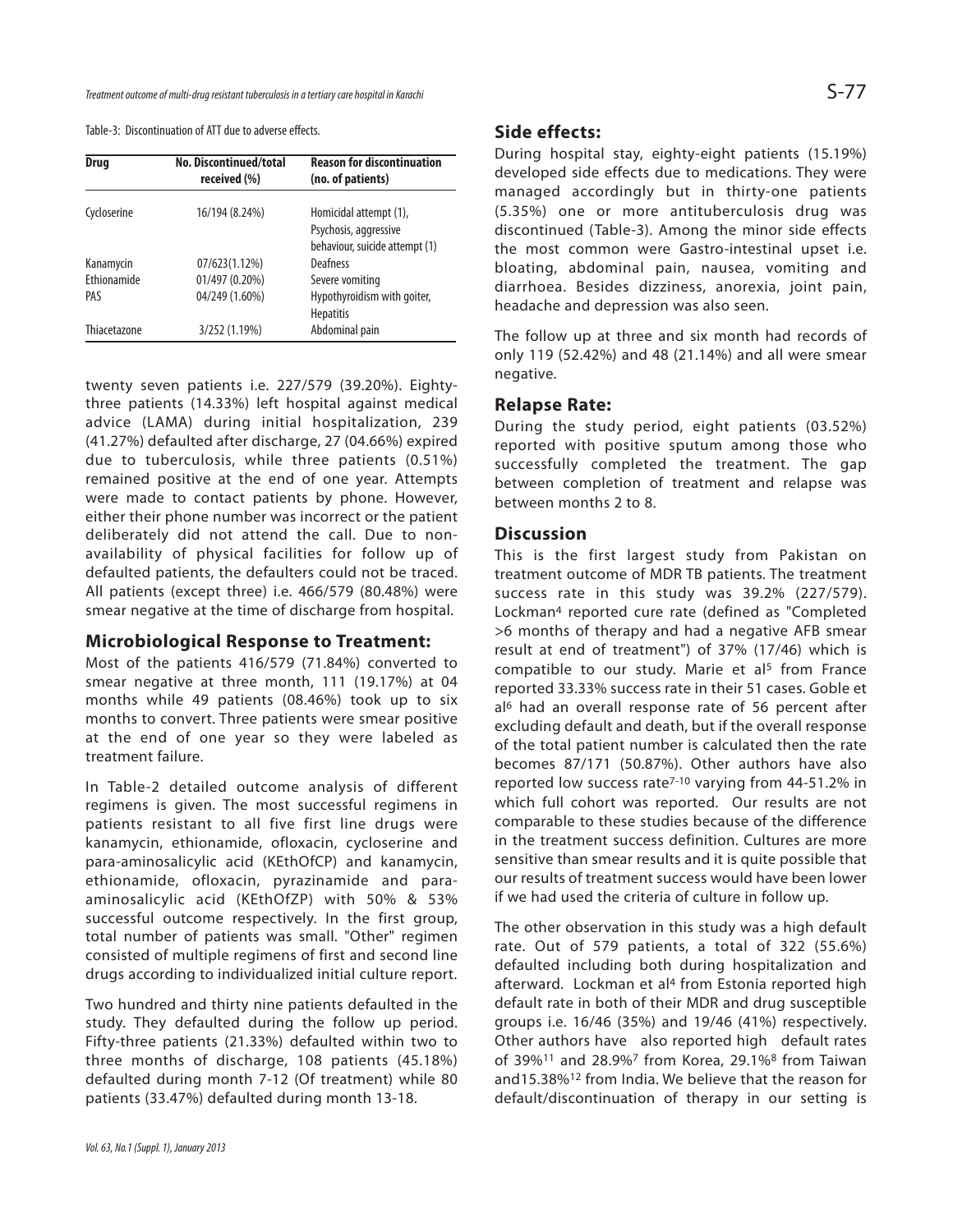improvement in symptoms as evidenced by high default rate in the latter half. The possibilities of discontinuation due to side effects, long distance to collect medicine, natural disasters like floods cannot be ruled out. To combat these issues we suggest: Intense motivation of patients at the time of registration and discharge, telephonic access to the medical officer for issues arising when patient is at home. Beside after discharge Directly Observed Therapy (DOT) is the most important single measure in decreasing the default and in completing the therapy. In this regard liaison with TB control programme through their DOTS treatment centers will help. Incentives in the form of cash or promotion in service will motivate the staff for this additional work. If any patient defaults, it will be possible to trace and rectify the issues responsible for the default. Besides training of doctors and paramedics in the management of TB generally and MDR TB specifically is essential.

We considered the correlation between past treatment history and response to current treatment but in Pakistan most of the General Practitioners prescribe Anti-tuberculosis treatment (ATT) on radiological ground, without sputum examination. Patients consult another doctor in case symptoms do not improve or side effects are encountered. In some cases they consult a third doctor on recommendation of some friend or family member. Most of the patients do not keep the record. End result is either same drug in different dose or sometime addition of one more drug which in turn results in more resistance.

It has been reported<sup>13</sup> that patients who receive initial therapy in a hospital had significantly higher treatment completion rates (79%) than those treated as outpatients alone (48%,  $p < 0.001$ ). Our treatment completion rate was low in spite of all patients being admitted in the initial phase.

It is recommended<sup>13</sup> that early surgical intervention (e.g., within 6 months after intensive chemotherapy) could be beneficial, even if the patient has a positive result of smear or culture. None of our patient underwent surgery due to non-availability of proper surgical facility otherwise results would have been better as studies<sup>14-16</sup> have shown good results when chemotherapy was combined with surgery.

The relapse rate is quite low in this study. This could be because if the patient who benefitted from the treatment center would report to the same center, once symptoms recurred. The possibility of death has to be considered. It is possible that the patients did not develop a relapse or did not report due to the long distance and financial reasons.

The limitation of this study was that the patients were followed up with sputum smear only as the facility for AFB culture on a large scale was not available. It was therefore presumed, that any patient excreting bacilli was positive or became positive if he/she was excreting viable bacilli. The doubling time of Mycobacterium tuberculosis is  $16-24$  hours<sup>17</sup> and for sputum to be positive on smear, the bacillary count should be 10,000 bacilli/ml of sputum.<sup>18</sup> Others<sup>19</sup> claim that with optimal laboratory conditions, smear can be positive with only 100-1000 bacilli/ml. If one hundred bacilli are present in the lung then after one month the count will increase to >10,000 and at next examination smear will become positive. The other limitation was lack of follow up after completion of treatment. In resource-limited countries, where default during treatment is high, it is difficult to expect a regular follow up after completion of treatment.

## **Conclusion**

This is the first large study on MDR TB treatment outcome from Pakistan, a high TB burden developing country. The treatment success rate in this study is low and not comparable to other large studies due to the use of smear results rather than the culture in follow up period. Although the initial microbiological response to the treatment was excellent but defaulting from treatment is a major challenge in the treatment of MDR TB in our cohort of patients. Strategies are needed to reduce default rate in this group of patients.

#### **Acknowledgement**

The authors extend their gratitude to Dr. Hassan Abbas and Dr. Ashraf Sadiq, Director, Ojha Institute of Chest Diseases for their valuable support in this study.

#### **References**

- 1. Global tuberculosis control: surveillance, planning, financing. WHO report 2008. Geneva, World Health Organization.
- 2. Tahaoglu K, Torun T, Sevim T, Atac G, Kir A, Karasulu L, et al. The treatment of multidrug-resistant tuberculosis in Turkey. N Engl J Med 2001; 345:170-4.
- 3. Guidelines for the programmatic management of drugresistant tuberculosis, Geneva, World Health Organization, 2006.
- 4. Lockman S, Kruuner A, Binkin NJ, Levina K, Wang Y, Danilovitsh M, et al. Clinical outcomes of estonian patients with primary multidrug-resistant versus drug-susceptible tuberculosis. Clin Infect Dis 2001; 32: 373-80.
- 5. Flament-Saillour M, Robert J, Jarlier V, Grosset J. Outcome of multi-drug-resistant tuberculosis in France: a nationwide casecontrol study. Am J Respir Crit Care Med 1999; 160: 587-93.
- 6. Goble M, Iseman MD, Madsen L, Waite D, Ackerson L, Horsburgh CR Jr. Treatment of 171 patients with pulmonary